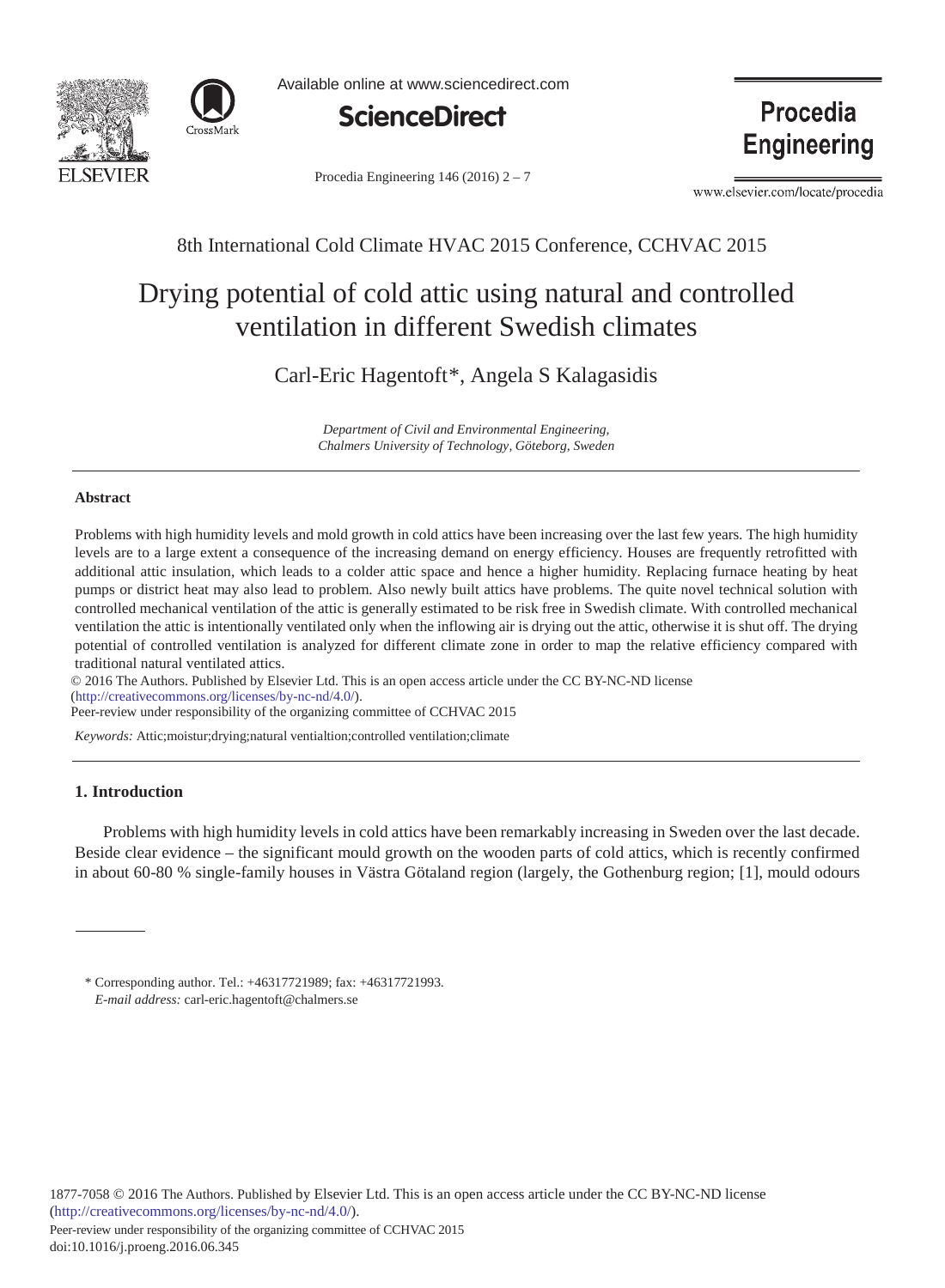in indoor air seem to be one of the most frequent side effects. Thus, cold attics are together with crawl spaces singled out as the two worst constructions in existing Swedish buildings with large existing and future mould problems.

The high humidity levels are to a large extent a consequence of the increasing demand on energy efficiency. Houses are frequently retrofitted with additional attic insulation, which leads to a colder attic space and hence a higher humidity [2]. Leaks of indoor air up to the attic through the attic floor, and the under cooling of the roof due to sky radiation, increase the problem [3,4,5]. The moist air might condensate at the underlay and small droplets of liquid water can build up. The water will then be absorbed and accumulated in the surface area. High moisture content can even lead to rot.

Another important moisture source influencing the attic hygrothermal condition is the water vapour in the surrounding outdoor air. The advice given to the building sector in Sweden today is to have a not too high or not too low ventilation rate, by outdoor air, of the attic. A too high ventilation rate, in combination with under cooling, results in high relative humidity [6]. Too low ventilation is also risky in case of construction damp or leaky attic floor [4,5,7]. The optimal air exchange rate varies with the outdoor climate, and fixed ventilation through open eaves and/or gable and ridge vents are not always the best choice [2,8,9]. The results from a recently finished SBUF-financed Swedish research project Risk assessment for Cold Attics is presented in [10].

### **2. Drying potential for cold attics and ventilated structures**

Although one could expect a close correlation between the mould growth risk in cold attics and outdoor climate, specifically outdoor temperature and solar radiation intensity, previous investigations [11] show that such correlation is not straightforward. The results suggest that the risk is also correlated to the ventilation flow rate through the attic, which is determined by the wind and the orientation of the attic. This is further investigated in [10] by the means of a drying potential, D $\Pi$ , a new performance criterion which can be seen as an upgraded  $\Pi$ -factor [12,13]. For the period between the times  $t_a$  and  $t_b$ , D $\Pi$  is found as:

$$
DT = \frac{1}{t_b - t_a} \int_{t_a}^{t_b} \widetilde{R}(w, \theta) \cdot (v_{sat}(T_{eq}) - v_{out}) dt, \quad 1/\widetilde{R}(w, \theta) = 1/R_a(w, \theta) + \frac{1}{A/Z(R_a)}
$$
(1)

Where  $T_{eq}$  equivalent outdoor temperature,  $({}^{o}C)$ 

 $v_{out}$ ,  $v_{sat}$  water vapour content in outdoor air and at saturation,  $(g/m<sup>3</sup>)$ 

 $R_a$  air flow rate through the ventilation opening in the attic,  $(m^3/s)$ 

- *w* wind speed, (m/s)
- $\theta$  angle between the wind direction and the azimuth of the ventilation opening, (deg)
- *A* area of the roof slope (only shed roofs),  $(m^2)$
- *Z* resistance to convective moisture transfer between the air and the roof slope,  $(s/m)$

While  $\Pi$ -factor is basically calculated from the weather parameters and radiation surface conditions, D $\Pi$  accounts in addition for the attic geometry and ventilation flow rate through the attic. This was shown to be a promising new indicator for the moisture safety of ventilated structures such as attics for evaluation and comparison of alternative designs, locations and orientation, including estimates for future climates. However, it should be developed further.

#### **3. Drying potential differences between controlled and naturally ventilated cold attics**

It is of interest to find out how efficient controlled mechanical ventilation is in comparison with natural ventilation. We can then get an idea of how beneficial it is to install such a system. For this purpose we use simple approximate formulas [14] for the ventilation rate of the attic. The wind pressure difference driving the natural ventilation is proportional to the actual quadratic wind speed:

$$
\Delta p = C_1 \cdot \left( w_{10} \cdot 0.52 \cdot H^{0.2} \right)^2 \tag{2}
$$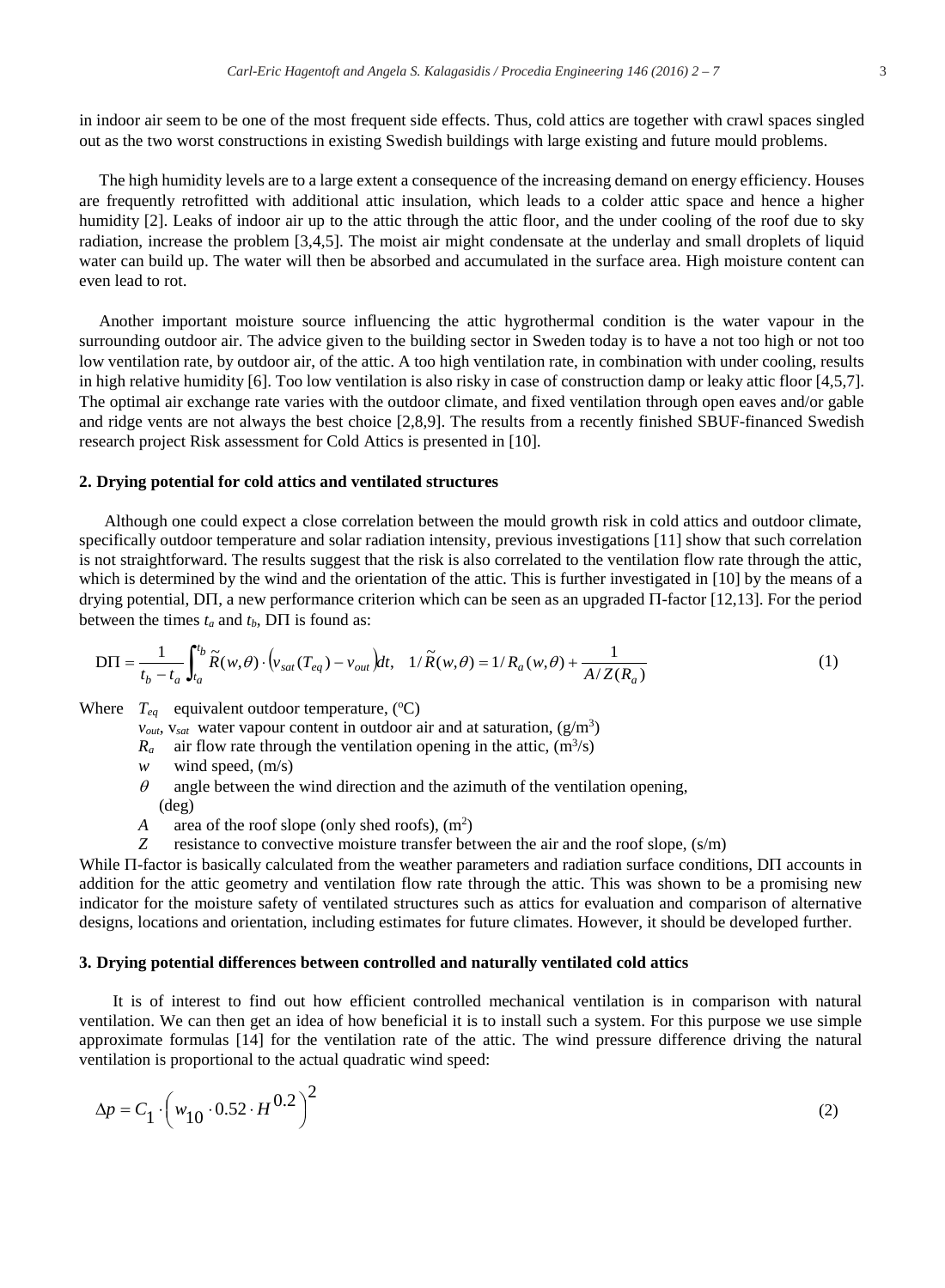Here  $w_{10}$  (m/s) represents the wind speed at the height of 10 m and *H* (m) is the height of the building. The coefficients  $(0.52 \text{ and } 0.2)$  correspond to terrain conditions representing country with scattered wind breaks. The coefficient  $C_1$  (-) is a constant.

The air flow rate is in turn proportional the square root of the pressure difference, assuming flow through thin holes i.e. using Dick's formula.

$$
R_a = C_2 \sqrt{\Delta p} = C_2 \cdot \sqrt{C_1} \cdot w_{10} \cdot 0.52 \cdot H^{0.2} = C \cdot w_{10} \cdot H^{0.2}
$$
 (3)

The remaining coefficient C (-) is to be calibrated in order to get a correct given mean air exchange rate, *n* (1/h), of the attic, where:

$$
n = \frac{R_a \cdot 3600}{V} \tag{4}
$$

Here  $V(m^3)$  is the air volume of the attic space. For simplicity, we have neglected effects of volume expansion related to temperature changes.

For the case of controlled ventilation there is only two levels of air exchange rates; zero if the ventilation is not resulting in drying, i.e.  $g<0$  (see Formula 7 below) or  $n_{Fan}$  when  $g>0$ .

For the actual drying of a non-moisture damaged attic we must assume that the relative humidity,  $\varphi$  (-), of the materials inside the attic is below 1, i.e. below RH of 100%.

Further, we will assume that the temperature of the attic is in balance with the equivalent outdoor temperature, *Teq* (Hagentoft, 2001). In this study only low sloped roof are considered so there is basically only one equivalent temperature for the attic roof. The drying rate, *g* (kg/s), of the attic then becomes:

$$
g = R_a \cdot (\varphi \cdot v_{sat}(T_{eq}) - v_{out})
$$
\n<sup>(5)</sup>

The total drying during a period from time zero to time *t* becomes:

$$
G(t) = \int_{0}^{t} g(t')dt' = \int_{0}^{t} R_a \cdot (\varphi \cdot v_{sat}(T_{eq}) - v_{out})dt'
$$
 Natural ventilation (6)

$$
G(t) = \frac{1}{3600} \int_{0}^{t} n_{Fan} \cdot V \cdot (\varphi \cdot v_{sat}(T_{eq}) - v_{out}) \cdot H_{step} (\varphi \cdot v_{sat}(T_{eq}) - v_{out}) dt' \qquad \text{Controlled ventilation} \tag{7}
$$

Here,  $H_{step}$ , is Heaviside unit function (equal to zero when the argument is less than zero and equal to one when it is greater than zero).

The assumption of constant relative humidity inside the attic during the year can for instance represent a wooden interior *attic structure with a constant amount of absorbed moisture*, since the sorption isotherm is essentially only dependent on the relative humidity (i.e. mass of moisture is equal to the volume of the wood times the moisture content  $w(\varphi)$ ). In the simulation modelling world *the drying, G, represents a moisture sink that is balanced by a corresponding moisture source in the attic construction; these two are perfectly balanced so that the mass of moisture in the attic remains constant.*

The total drying capacity of the ventilation systems represents a capability of handling for instance construction damp during the first year of a newly building or leakage of moist indoor air up to the attic.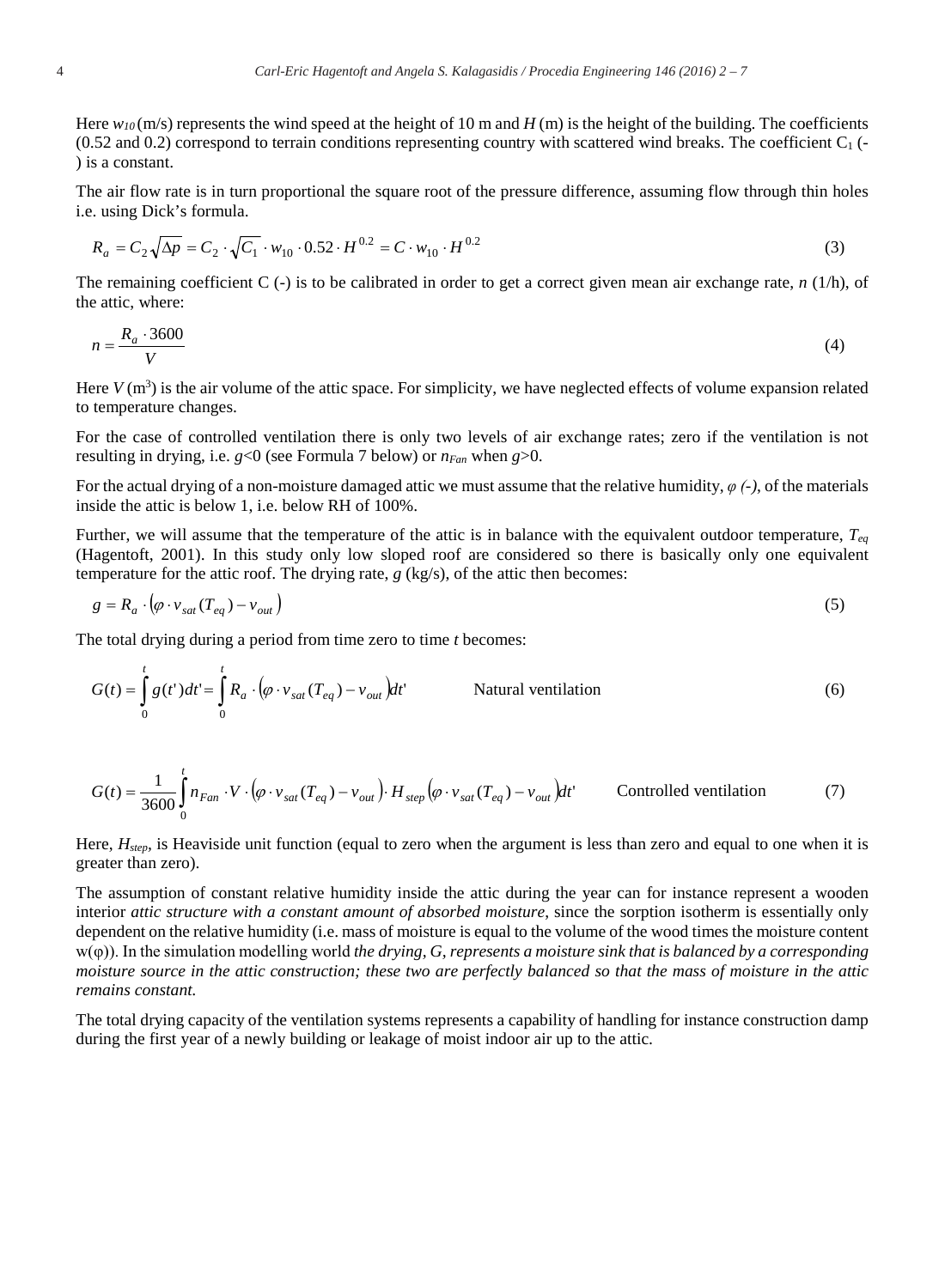#### **4. Example**

In these examples we will use different climate data for various locations in Sweden. We will also vary the assumptions of the average natural ventilation rate of the attic as well as the assumed relative humidity inside the attic. The height of the building,  $H$ , is 6 m, and the air volume of the attic,  $V$ , is 100 m<sup>3</sup>. The roof slope is 20 degree, leaning towards east. The air exchange rate for the case of an active fan, *nFan*, is 5 1/h, given by the normal operational value from manufacturer. The start time for integrating the total drying out of the attic is July first in the examples, i.e.in the middle of the summer.



Figure 1. Moisture G (kg) dried out from the attic space for the case with controlled and natural ventilation. The location of the attic is Göteborg, climate year 2004, the average natural ventilation exchange rate, n, is 1.0 1/h and the relative humidity in the attic is  $80\%$  i.e.  $\varphi$ =0.8. The air exchange rate,  $n<sub>fan</sub>$ , when the fan is switched on is equal to 5 1/h.

From the simulations we can see that during a period of the year, the natural ventilation adds moisture to the attic, while the controlled ventilation always dries the attic.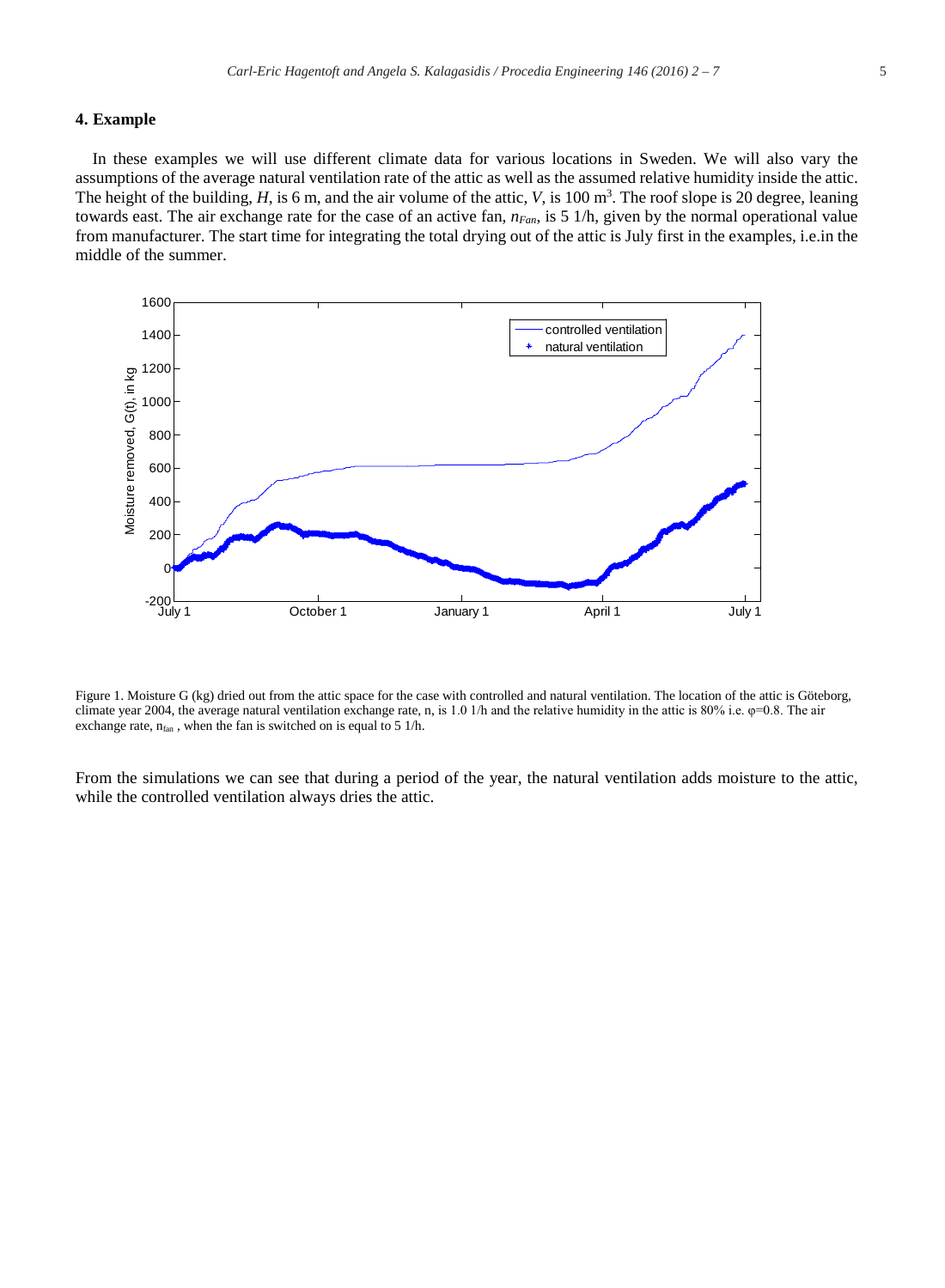|              |               | Natural ventilation |        | Controlled ventilation |       | Difference (kg)                            |        |
|--------------|---------------|---------------------|--------|------------------------|-------|--------------------------------------------|--------|
|              |               |                     |        |                        |       | $G_{\text{controlled}}-G_{\text{natural}}$ |        |
| n(1/h)       | $\varphi$ (-) | G(6)                | G(12)  | G(6)                   | G(12) | $t=6$                                      | $t=12$ |
| 1            | 0.7           | $-464$              | $-399$ | 421                    | 995   | 885                                        | 1394   |
| 1            | 0.8           | $\mathbf{0}$        | 502    | 621                    | 1403  | 621                                        | 901    |
| $\mathbf{I}$ | 0.9           | 463                 | 1402   | 856                    | 1875  | 393                                        | 473    |
| 2            | 0.7           | $-927$              | $-798$ | 842                    | 1991  | 1770                                       | 2789   |
| 2            | 0.8           | $\mathbf{0}$        | 1003   | 1242                   | 2806  | 1242                                       | 1803   |
| 2            | 0.9           | 926                 | 2805   | 1713                   | 3751  | 787                                        | 946    |

Table 1. Total amount of dried out moisture after 6 and 12 months for different natural ventilation levels and for controlled ventilation. The attic is located in Göteborg and the climate year is 2004.

The total difference in dried out moisture between the different ventilation systems is in the range of 393 to 1770 kg for the 6 months case and 473 to 2789 kg for the annual case. Higher relative humidity levels in the attic will result in higher drying rates in general. However, it reduces the difference between the ventilation types, since the natural ventilation will be more beneficial for the drying when the outdoor air more often is drier than the attic air.

The natural ventilation is not able of keeping a low attic relative humidity such as 70%. For this level and drier, the outdoor air is instead adding moisture to the attic, i.e. no drying.

Table 2. Total difference in dried out moisture after 6 and 12 months for the different ventilation type, i.e. Gcontrolled-Gnatural at t=6 and 12 months, for a number of cities in Sweden. Climate data year 2004. The attic relative humidity,  $\varphi$ , is 0.8 (RH= 80 %) and the annual average natural ventilation rat, n, is 1 1/h. The air exchange rate,  $n_{fan}$ , when the fan is switched on is equal to 5 1/h.

| Location/City in Sweden | $t=6$ months | $t=12$ months |  |
|-------------------------|--------------|---------------|--|
| Lund                    | 552          | 701           |  |
| Göteborg                | 621          | 901           |  |
| Stockholm               | 552          | 802           |  |
| Östersund               | 542          | 832           |  |

The results from the simulation for different locations show clearly that controlled ventilation is superior in drying. The difference between different locations in Sweden is quite small.